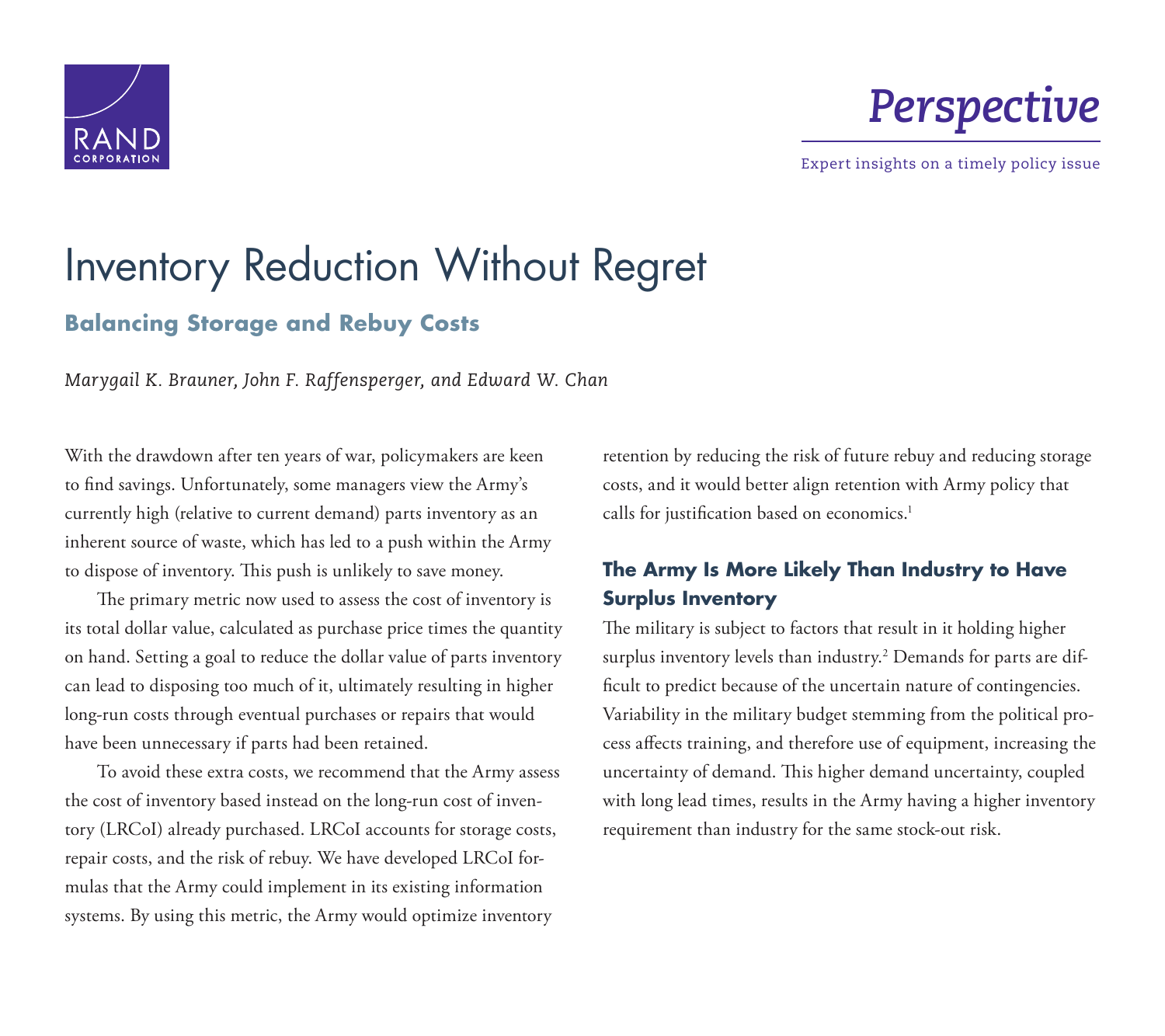## **Goals for Inventory Reduction Should Not Be Based on Dollar Value**

The Army should be cautious about disposal of inventory after conflicts and in periods of lower operations tempo and reduced demand, when long supply is most likely. Aggressive disposal can lower future readiness and lead to costly repurchases, resulting in higher LRCoI. Inventory reduction goals based on total dollar value can lead to excessive disposal because of logic that goes like this:

- The manager multiplies the quantity on hand (e.g., 150) receiver-transmitters) by the purchase cost (e.g., \$25,000) and finds a large number (\$3,750,000). This apparently large value of inventory is perceived as costly. However, the purchased value is a sunk cost. Disposal does not gain it back.<sup>3</sup> The true, continuing, long-run costs are merely for storage, repairs, and rebuys.
- For lack of better data or for simplicity, some managers calculate annual storage cost as a fraction of price, such as 1 percent. (Thus, following our example, storage cost is estimated to be \$37,500 per year for the inventory of receiver-transmitters.) But storage cost actually depends on the required storage space and the rate for space, typically less than \$5 per cubic foot per year. (Thus, the storage cost for all 150 receiver-transmitters with 2 cubic feet apiece would be about \$1,500 per year, rather than \$37,500 per year.) Because the storage cost is greatly overestimated, the savings from disposal are also greatly overestimated.4

# *It is long-run cost that the Army should minimize, not the dollar value of inventory on hand.*

• Based on the previous two years of demand, a manager might forecast future demand of, say, 2 per year. The manager then divides the inventory of 150 by the forecast of 2 per year, suggesting 75 "years of supply." However, planning for 75 years should not be based on a short-term forecast of demand. Current short-term forecasts appear in the context of declining demand, reduced conflict, and reduced Department of Defense (DoD) budgets relative to those of the past decade.<sup>5</sup> Long-term forecasts are usually more uncertain than short-term ones; long-term forecasts should reflect periods of both lower and higher operations tempo. Using a forecast based on a longer history could result in a higher forecast of demand, such as 20 per year, which would indicate only 7.5, rather than 75, years of supply.

## **The Correct Metric Is the Long-Run Cost of Inventory (LRCoI) Currently on Hand**

The correct metric for determining the quantity of an item to retain or dispose is the estimated long-run cost of inventory (LRCoI) currently on hand. This long-run cost includes the net present value of storage costs, repairs and washout rates for reparables, obsolescence risk, disposal, and expected purchases. It is long-run cost that the Army should minimize, not the dollar value of inventory on hand.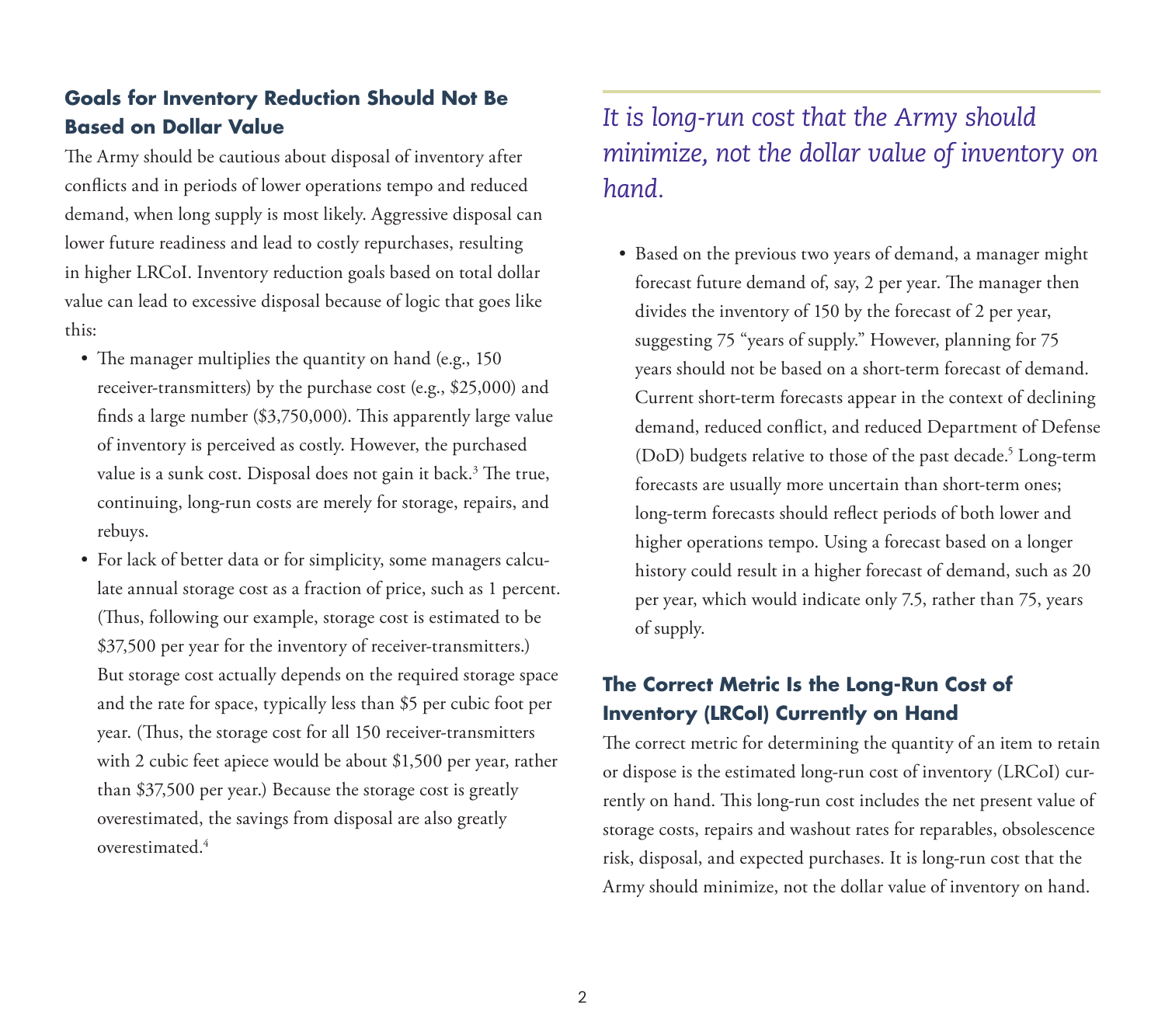RAND has developed formulas to estimate LRCoI by simulating the demand, repair, and new-buy processes and converting the simulation into analytical formulas.6 While the formulas are complicated, and contain their own assumptions, they are more likely to result in lower long-run costs than is the metric of total inventory value. RAND has also developed optimization methods to specify the inventory levels with the lowest LRCoI.

#### **How to Implement the New Formulas for LRCoI**

Logistics managers need to understand the consequence for LRCoI of choosing to discard more or less than the optimal quantity. We recommend that the Army integrate the LRCoI formulas into its logistics information systems and use LRCoI in the annual retention review process. This recommendation is consistent with the new DoD policy on supply chain materiel management procedures, which states that the rationale for retention must be economically justified and calls for regularly updating the data on which DoD retention decisions are made.7

#### **Notes**

1 Department of Defense Manual (DoDM) 4140.01-V6, *DoD Supply Chain Materiel Management Procedures: Materiel Returns, Retention, and Disposition*, February 10, 2014.

Eric Peltz, Marygail K. Brauner, Edward G. Keating, Evan Saltzman, Daniel Tremblay, and Patricia Boren, *DoD Depot-Level Reparable Supply Chain Management: Process Effectiveness and Opportunities for Improvement*, Santa Monica, Calif.: RAND Corporation, RR-398-OSD, 2014. As of December 2, 2014: [www.rand.org/t/RR398](http://www.rand.org/t/RR398) 

2 Eric Peltz, Amy G. Cox, Edward W. Chan, George E. Hart, Daniel Sommerhauser, Caitlin Hawkins, and Kathryn Connor, *Improving DLA Supply Chain Agility: Lead Times, Order Quantities, and Information Flow*, Santa Monica, Calif.: RAND Corporation, RR-822-OSD, 2014. As of January 2014: [www.rand.org/t/RR822](http://www.rand.org/t/RR822)

<sup>3</sup> The Department of Defense could gain back salvage value. Usually this is inconsequentially small, and the services currently do not receive salvage value for disposals, as the Defense Logistics Agency uses salvage value to offset disposal overhead.

4 Furthermore, inventory reduction may not lower costs unless storage infrastructure can be eliminated.

5 Army budgets have declined from \$284 billion in FY08 to \$120 billion in FY15 (constant FY15 dollars) (U.S. Department of Defense, *National Defense Budget Estimates for FY 2015*, Washington, D.C., April 2014). For more discussion of the impact of declining Army budgets, see Carter L. Price, Aaron L. Martin, Edward Wu, and Christopher G. Pernin, *Where Might the U.S. Army Budget Go, and How Might It Get There?* Santa Monica, Calif., RAND Corporation, OP-331-A, 2011. As of December 2, 2014: [www.rand.org/t/OP331](http://www.rand.org/t/OP331)

6 2014 research by Marygail K. Brauner, John F. Raffensperger, and Edward W. Chan, RAND Corporation.

7 DoDM 4140.01-V6, 2014.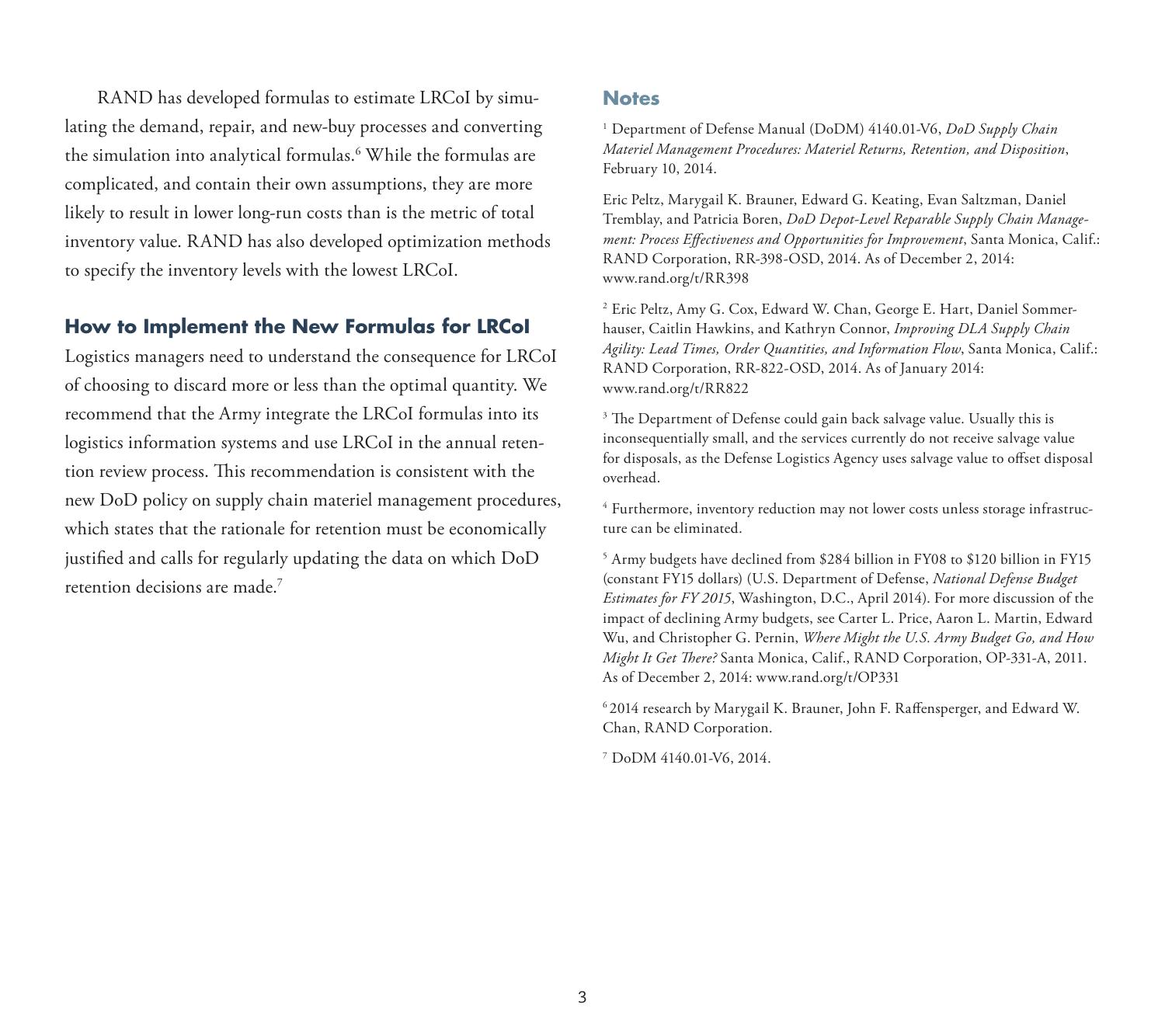#### **About This Perspective**

The Army's currently high (relevant to demand) parts inventory is seen by some as a source of waste. This Perspective, however, argues that disposing of too much inventory can increase costs in the long run. The Army should assess the cost of inventory not on its total dollar value but instead on long-term factors such as storage costs, repair costs, and the risk of rebuy.

This research was sponsored by the United States Army and conducted within the RAND Arroyo Center's Military Logistics Program. RAND Arroyo Center, part of the RAND Corporation, is a federally funded research and development center sponsored by the United States Army.

The Project Unique Identification Code (PUIC) for the project that produced this document is HQD146662.

### **About the Authors**

**Marygail K. Brauner** is is a senior operations research analyst at RAND. Her current research focuses on military force planning and logistics, including the financial implications of resource allocation decisions. She has also led studies on matching officer competencies to job requirements and on military medical readiness.

**John F. Raffensperger** is a senior operations researcher at RAND. His research interests include optimization, risk analysis, logistics, scheduling, and combinatorial optimization.

**Edward W. Chan** is an operations researcher at RAND. His background is in mathematical modeling, simulation, and optimization.

#### **Limited Print and Electronic Distribution Rights**

This document and trademark(s) contained herein are protected by law. This representation of RAND intellectual property is provided for noncommercial use only. Unauthorized posting of this publication online is prohibited. Permission is given to duplicate this document for personal use only, as long as it is unaltered and complete. Permission is required from RAND to reproduce, or reuse in another form, any of our research documents for commercial use. For information on reprint and linking permissions, please visit [www.rand.org/pubs/permissions.html.](http://www.rand.org/pubs/permissions.html)

The RAND Corporation is a research organization that develops solutions to public policy challenges to help make communities throughout the world safer and more secure, healthier and more prosperous. RAND is nonprofit, nonpartisan, and committed to the public interest.

RAND's publications do not necessarily reflect the opinions of its research clients and sponsors. RAND<sup>®</sup> is a registered trademark.